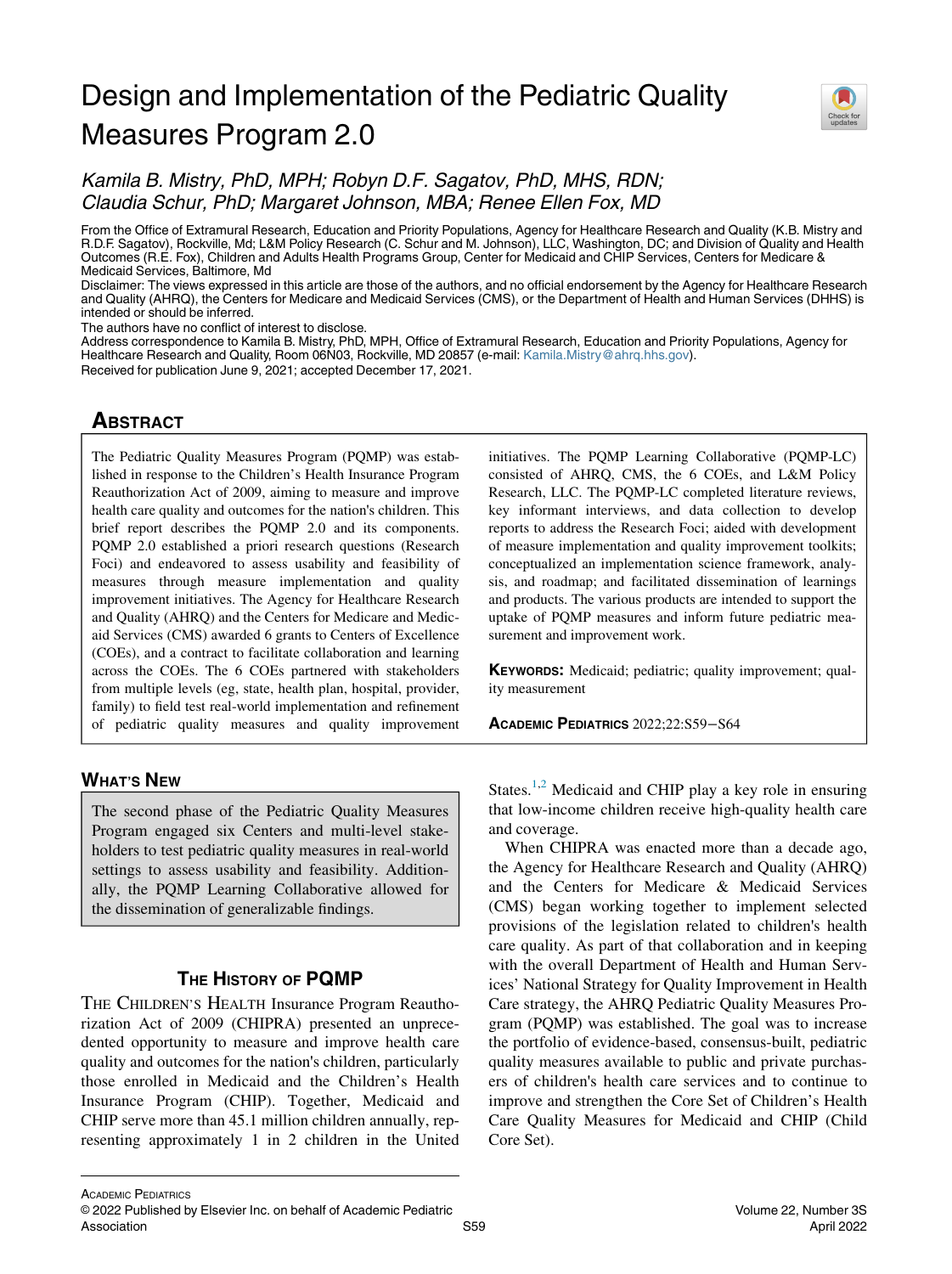The initial phase "PQMP 1.0," initiated in 2011, aimed to improve children's quality of care through the development of new pediatric quality measures. Seven PQMP Centers of Excellence, funded through cooperative agreement grants, successfully developed measures, many of which were endorsed by the National Quality Forum, across a variety of domains (eg, perinatal care, child clinical preventive services, management of acute conditions, management of chronic conditions, patient-reported outcomes, availability of services).

Beginning in 2016, the second phase "PQMP 2.0," focused on disseminating and implementing the measures developed by the Centers of Excellence (COE) and those existing in the Child Core Set. The PQMP 2.0 prioritized assessing the feasibility and usability of the pediatric quality measures at various levels (state, health plan, and provider) in real-world settings to further strengthen the connection between measurement and improvement. This Brief Report describes the PQMP 2.0 and its components, providing additional detail on how the PQMP 2.0 aimed to improve the evidence-base to support performance monitoring and quality improvement (QI) efforts for children in Medicaid and CHIP.

# POMP 2.0 GOALS

PQMP 2.0 was designed to support and strengthen pediatric quality measurement and QI based on learnings from QI demonstration projects that implemented and evaluated the use of measures in a variety of real-world settings. PQMP 2.0 focused on assessing the feasibility and usability of PQMP or existing Child Core Set measures within the Medicaid and CHIP patient populations at the state, health plan, hospital, and provider levels. These activities were intended to support performance monitoring and QI through: 1) field testing to inform refinement, data collection, and reporting of measures; and 2) use of

<span id="page-1-0"></span>Table 1. PQMP 2.0 Research Foci

performance data on measures to define QI goals and test multilevel improvement strategies.

Notably, the PQMP 2.0, through the QI demonstration projects, sought to answer a set of important questions, or Research Foci (RF). These questions are shown in [Table 1.](#page-1-0) The RF were established by AHRQ and CMS as part of the broader goal to build the evidence-base for quality measurement and improvement in pediatrics. The RF were developed to build upon lessons learned in PQMP 1.0 and advance the evidence base regarding implementation of measures, including contextual factors in real world settings that can hinder or facilitate uptake of measures and QI. The foci outlined key research areas in QI where more evidence was needed to facilitate progress.

The PQMP 2.0 COEs participated in a Learning Collaborative (PQMP-LC) led by AHRQ in collaboration with CMS and L&M Policy Research from 2019 to 2021. The PQMP-LC created a partnership within and between the COEs, focused on improving understanding of best practices for dissemination and implementation of pediatric quality measures. The PQMP-LC aimed to build capacity and sustainability for performance monitoring and QI efforts focused on the Medicaid and CHIP patient populations at the state, health plan, hospital, and provider levels. The PQMP-LC also set out to identify generalizable lessons learned through the implementation of the selected pediatric quality measures by looking across the COEs' experiences with regard to contextual factors that served as both barriers and facilitators to uptake and use of the measures.

Six COEs were selected to participate in PQMP 2.0. [Table 2](#page-2-0) lists each of the COEs' principal investigator and institution. The components of the PQMP 2.0 are described in this paper and depicted in [Figure](#page-3-0).

## THE PQMP 2.0 CORE ACTIVITIES

Importantly, the PQMP-LC provided a forum for crosscollaboration among the COEs, feedback from experts

| Domain                                          | <b>Research Questions</b>                                                                                                                                                                                                                                                                                                                                                                                                                               |  |  |  |
|-------------------------------------------------|---------------------------------------------------------------------------------------------------------------------------------------------------------------------------------------------------------------------------------------------------------------------------------------------------------------------------------------------------------------------------------------------------------------------------------------------------------|--|--|--|
| Using quality<br>measures                       | How can the same measure be used to evaluate quality of care between multiple levels (ie, state, health plan,<br>and provider levels) to ascertain how improvement at one level drives overall improvement at the state level?                                                                                                                                                                                                                          |  |  |  |
| at multiple levels                              | What are the appropriate uses for each measure and each level of measurement, given a measure's "intended<br>use" by developer/steward? What are the different standards and criteria that should be applied to the devel-<br>opment and use of measures used for payment versus QI? How do we determine measures can be appro-<br>priately used/aggregated at multiple levels (state, health plan, and provider levels) and be "folded up or<br>down"? |  |  |  |
| Making performance<br>comparisons               | How might relative performance be compared at each level, such as between different provider groups/organi-<br>zations (eg, Federally Qualified Health Centers, pediatric group practice, multi-specialty group practice) or<br>between different Accountable Care Organizations/managed care health plans?                                                                                                                                             |  |  |  |
|                                                 | What are evidence-based and scientifically sound methods for benchmarking progress on these measures?<br>What level of improvement can be expected for measures—and in what time frame—taking into account dif-<br>ferent QI approach(es) undertaken at different levels? For example, if improvement is likely to be more rapid<br>at the provider-level, what are the implications for performance targets established at the state-level?            |  |  |  |
| Identifying measurement<br>challenges/successes | What measurement (eg, data collection, reporting, QI) challenges and successes are identified at different lev-<br>els (eq. state, health plan, practice, provider, patient levels)?                                                                                                                                                                                                                                                                    |  |  |  |
| Assessing intermediate<br>progress              | For those measures for which improvement is unlikely to be seen within the CMS annual reporting cycle (cal-<br>endar year), how might "intermediate" progress be measured at other levels which would predict improve-<br>ment at the state-level, with a high predictive value?                                                                                                                                                                        |  |  |  |

QI indicates quality improvement; CMS, Centers for Medicare and Medicaid Services.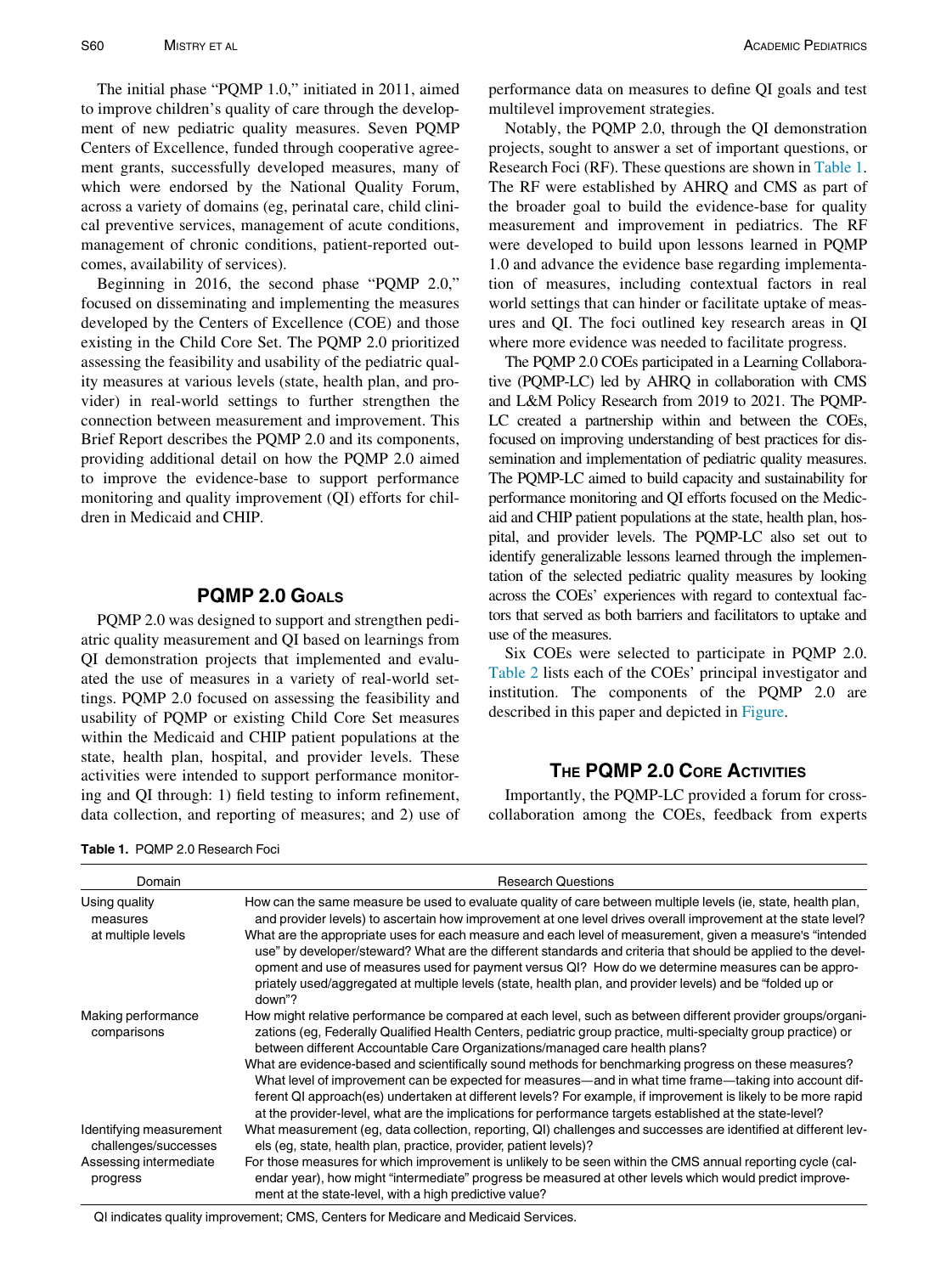<span id="page-2-0"></span>

|  | Table 2. PQMP 2.0 Centers of Excellence (COEs) and Projects |  |  |  |
|--|-------------------------------------------------------------|--|--|--|
|  |                                                             |  |  |  |

| Principal Investigator       | <b>COE Institution/Project Title</b>                                                                                                                 | Quality Measure Domain(s)                                                                                                                       |
|------------------------------|------------------------------------------------------------------------------------------------------------------------------------------------------|-------------------------------------------------------------------------------------------------------------------------------------------------|
| Michael D. Cabana            | Children's Hospital at Montefiore/IMPLEmenting<br>MEasures NeTwork (IMPLEMENT) for Child<br><b>Health Network</b>                                    | • Emergency room use for asthma<br>• Sickle cell treatment                                                                                      |
| Gary L. Freed                | University of Michigan/Quality Measurement, Eval-<br>uation, Testing, Review, and Implementation Con-<br>sortium (Q-METRIC)                          | • Emergency room use for asthma<br>• Overuse of imaging<br>• Sickle cell treatment                                                              |
| Rita Mangione-Smith          | Kaiser Permanente Washington/Pediatric Hospital<br>Care Improvement Project (P-HIP)                                                                  | • Mental health care in hospital settings<br>• Transitions of care in hospital settings                                                         |
| Sarah H. Scholle             | National Committee for Quality Assurance/National<br>Collaborative for Innovation in Quality Measure-<br>ment: Implementing and Improving (NCINQ II) | • Depression in children and adolescents<br>• Safe and judicious use of anti-psychotic medi-<br>cations in children and adolescents             |
| Mark A. Schuster/Sara Toomey | Boston Children's Hospital/Center of Excellence for<br>Pediatric Quality Measurement (CEPQM)                                                         | • Consumer Assessment of Healthcare Pro-<br>viders and Systems Child Hospital Survey<br>(Child HCAHPS)<br>• Hospital readmissions               |
| Elizabeth A. Shenkman        | University of Florida/Child Health Quality (CHeQ)<br>Partnership                                                                                     | • Linkage between dental prevention and<br>treatment<br>• Safe and judicious use of anti-psychotic medi-<br>cations in children and adolescents |

PQMP indicates Pediatric Quality Measures Program.

and stakeholders in pediatric quality care measurement, and sharing of learnings and evidence. Throughout the PQMP 2.0, stakeholders, specifically end users, were involved in testing both the quality measures and QI strategies. The COEs were required to involve a state Medicaid or CHIP agency, External Quality Review Organizations (when applicable), and at least one provider organization that served Medicaid and CHIP beneficiaries. In addition, the COEs engaged other key stakeholders such as, health plans, hospitals, patients, and families or caregivers in their activities.

The COEs each field-tested and refined their quality measures to bolster understanding regarding appropriate use of a measure across multiple levels (one of the key research questions of the PQMP) including at the state, health plan, hospital, and the provider level (ie, health system, hospital, clinic). Their activities focused on assessing the performance of the measures to determine their feasibility and usability across levels and also how measures would fare at levels for which they were not originally developed.

Specific activities to test and refine the measures varied across the COEs; examples from Quality Measurement, Evaluation, Testing, Review, and Implementation Consortium, IMPLEmenting MEasures NeTwork, and Child Health Quality are included here. The Quality Measurement, Evaluation, Testing, Review, and Implementation Consortium team's activities focused on issues they identified related to data collection and reporting. In order to use a state-level measure for measuring health plan performance, the team developed a model to attribute Medicaid-enrolled patients at the state level to the health plan

level. They also developed a chart abstraction tool to both ease and make data collection efforts more uniform for one of their measures. The IMPLEmenting MEasures NeTwork team assessed changes to variable construction and measure reporting due to the move from International Classification of Diseases (ICD)-9 to ICD-10 codes during their grant timeline. Additionally, this team analyzed provider-level variation in performance on 2 related PQMP asthma measures to assess usability at the provider level. The Child Health Quality team refined data collection methods by linking electronic health record data and claims data from 2 different states. Working with partner health plans, they also tested the impact of using varied measure specifications and coding practices on measure results. These activities helped the COEs refine the quality measures prior to implementing the measures and pursuing QI efforts.

Each of the COEs completed QI demonstration projects aimed at improving performance for their quality measure (s) in partnership with stakeholders at multiple levels. Most of the COEs established QI Learning Collaboratives to encourage organizations to work together and learn from each other as they implemented the QI initiatives or interventions.

The activities and strategies to engage participants differed across the various Learning Collaboratives; examples from Center of Excellence for Pediatric Quality Measurement (CEPQM), National Collaborative for Innovation in Quality Measurement (NCINQ), and Pediatric Hospital Care Improvement Project (P-HIP) are provided here. CEPQM analyzed and identified drivers of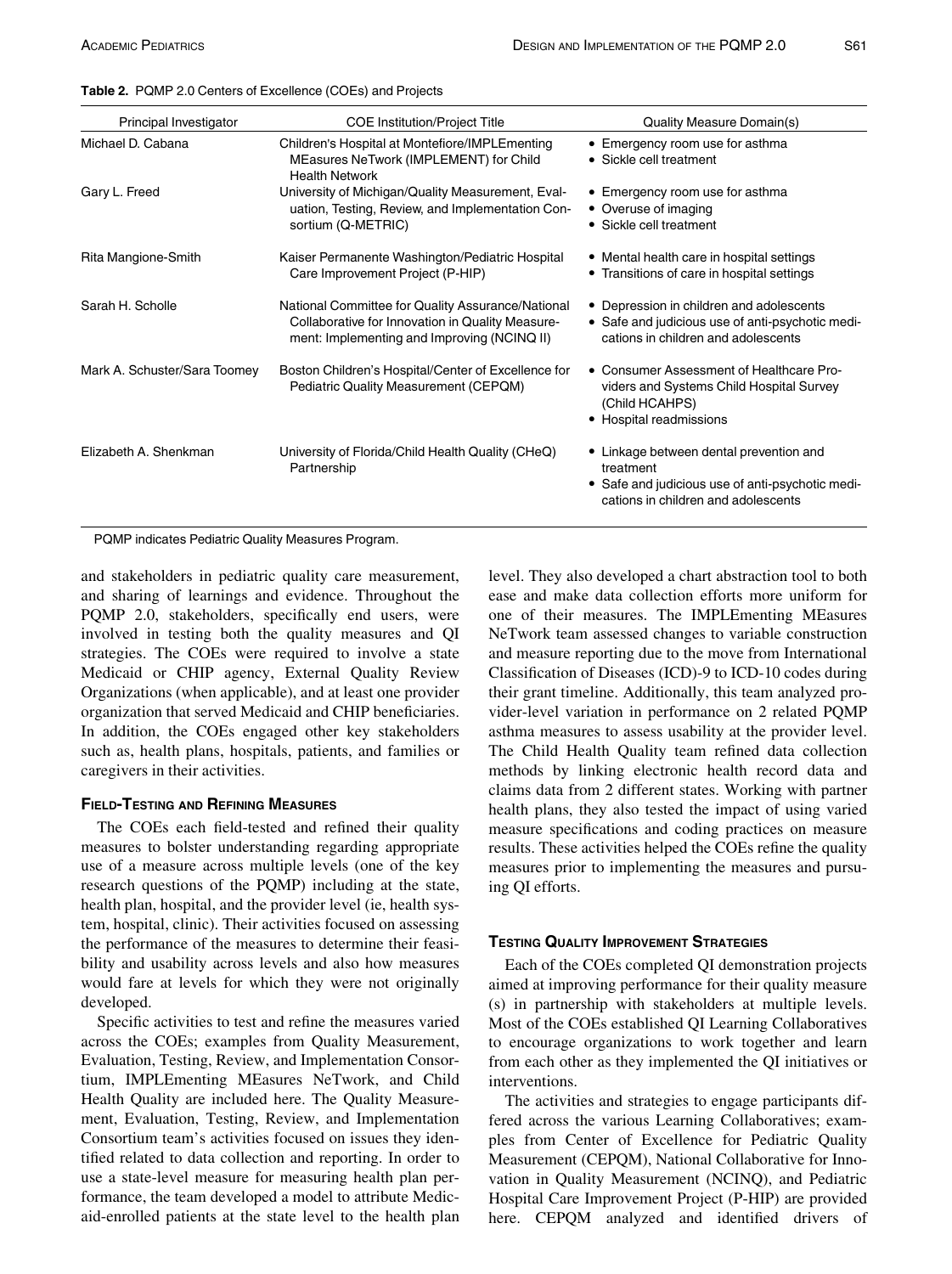<span id="page-3-0"></span>

Figure. Components of the PQMP 2.0.

improvement at participating sites and subsequently created primary and secondary driver diagrams used to conceptualize the improvement activities at each of the sites. CEPQM also worked with the participating sites to implement different improvement strategies during the grant timeline, such as adding a tool to the discharge process to test whether the use of the tool impacted hospital revisit rates and family experiences in care. Another COE, NCINQ, held 3 individual monthly calls with each of the Learning Collaborative participants to support their implementation efforts early on in the project, offered coaching calls with all the participants to support shared learning, and provided in person training. The NCINQ team synthesized learnings and informed the development of a change package created by the COE. P-HIP created a virtual Learning Collaborative for their participating sites, which included hosting a series of topic focused group calls, where sites could share experiences, lessons, and resources; the COE also provided one-on-one site level coaching as part of their Learning Collaborative. P-HIP also created a change package that includes lesson learned and best practices collected from the sites.

# RESEARCH FOCI, IMPLEMENTATION SCIENCE, AND<br>DISSEMINATION

The PQMP-LC was established to ensure coordination, sharing of learning and best practices and cross-COE synthesis to identify generalizable findings that could be disseminated to promote use of pediatric measures. The PQMP-LC key activities focused on addressing the RF, supporting quality measurement and improvement, grounding the PQMP work in implementation science principles, and supporting the dissemination of COEs' findings to support measure uptake and improvement efforts.

## RESEARCH FOCI

The COEs projects aimed to address the RF through the measure implementation process; the goal of the PQMP-LC was to synthesize and augment the COEs' findings. Some of this was accomplished through literature reviews, key informant interviews, and synthesis of findings from the COEs' demonstration projects to create an in-depth blend of existing evidence and onthe-ground experience. Published literature proved to be somewhat limited, increasing the value of the lessons conveyed through real-world involvement and understanding (gathered through key informant interviews described in more detail in this supplement [Reference will be included in the supplement]). The PQMP-LC is developing lessons learned related to the RF through the COEs' efforts, including data collection, tool development, empirical analyses, and stakeholder engagement so that others involved in measure refinement and implementation efforts may benefit.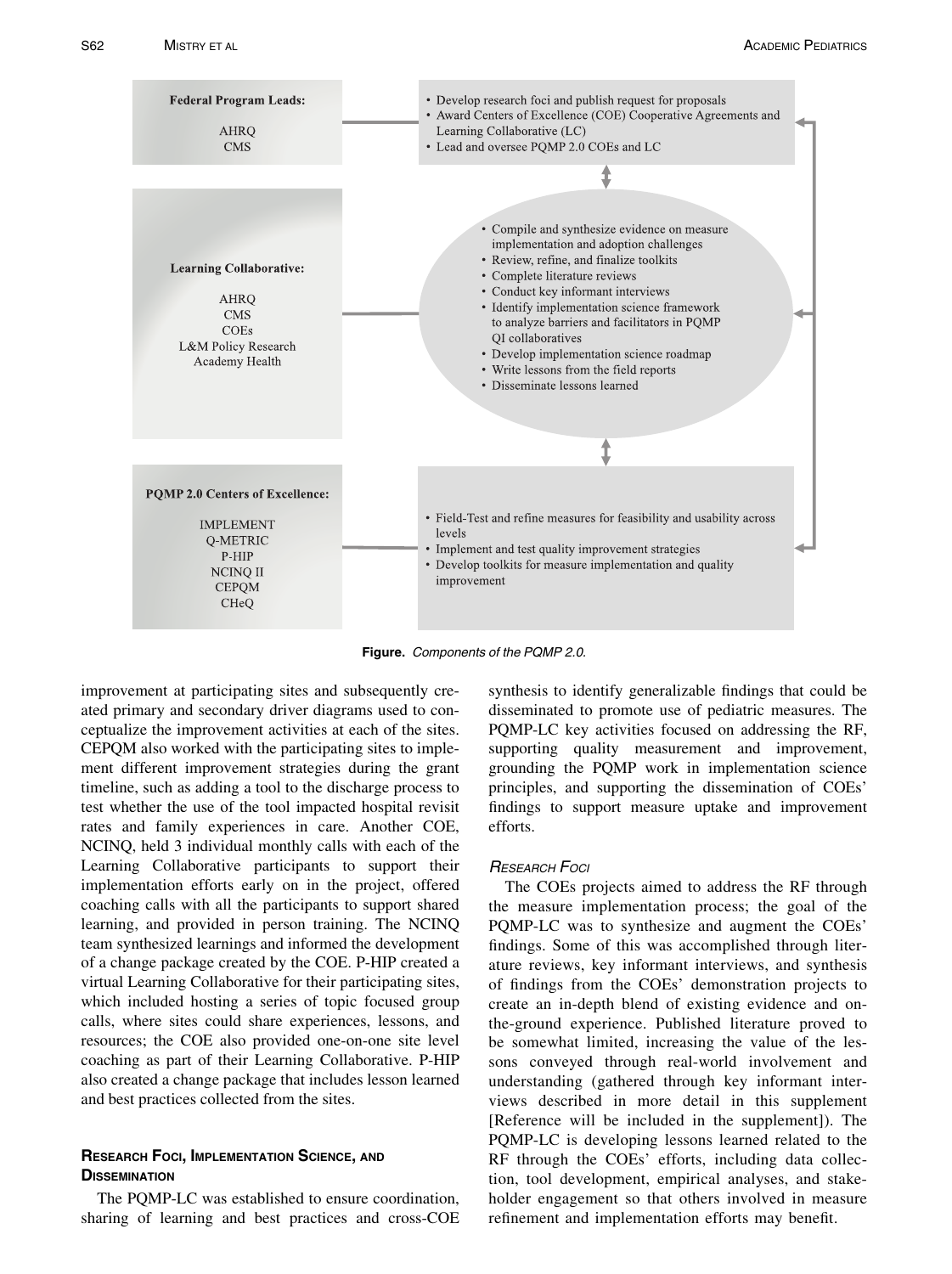## TOOLKIT DEVELOPMENT AND DISSEMINATION

The PQMP-LC collaborated to identify key elements for inclusion in measure toolkits designed to facilitate measure uptake and QI initiatives by providing measure-specific resources, such as measure specifications, driver diagrams, strategic roadmaps, screening and communication flow diagrams, and improvement data.

After finalization of toolkit elements, the COEs developed draft toolkits based on their experiences with measure implementation and QI projects. The PQMP-LC provided a venue for the COEs to review and provide feedback on one another's' toolkits. Another valuable resource facilitated by the PQMP-LC included solicitation of expert feedback regarding the appropriateness, usefulness, and alignment of measure toolkit materials and promotion of measure uptake from the Medicaid Medical Directors Network as well as experts at CMS. L&M provided technical assistance in the toolkit development, packaging the toolkits and creating language to guide users accessing the toolkits online.

## IMPLEMENTATION SCIENCE FRAMEWORK, ANALYSIS, AND **ROADMAP**

To provide an introduction and overarching guide to the toolkits, the PQMP-LC developed an implementation roadmap to be posted to a webpage to support broader dissemination and uptake of the toolkits. To accomplish this, the PQMP-LC worked closely with 2 subject matter experts to identify an implementation science framework suitable for analyzing contextual factors across the COE projects. Also working closely with the subject matter experts and based on the selected framework, the PQMP-LC drafted an initial interview guide to gather information about contextual factors that influence pediatric quality measure implementation and QI efforts from the COEs. A follow-up worksheet was also created and completed by the COEs. The findings from the PQMP-LC's data analy-sis are discussed elsewhere in this supplement.<sup>[4](#page-5-2)</sup>

## **DISSEMINATION**

Central to the CHIPRA legislation and goal of the PQMP-LC is the public dissemination of key scientific findings and lessons learned concerning measure feasibil-ity and usability to a broad stakeholder audience.<sup>[3](#page-5-3)</sup> End users were involved throughout PQMP 2.0. The Medicaid Medical Directors Network provided feedback about the RF and toolkits. As part of the development of this journal supplement, the PQMP-LC again prioritized input from multiple stakeholders to provide a broad perspective. An additional avenue for dissemination included updating and enhancing the information available about PQMP activities and products on the AHRQ website [https://](https://www.ahrq.gov/pqmp/index.html) [www.ahrq.gov/pqmp/index.html](https://www.ahrq.gov/pqmp/index.html). Importantly, a public webinar was organized—featuring experts from federal and state government as well as provider organizations on the future of quality measurement and improvement in pediatrics, with a focus on lessons learned from recent quality initiatives and the shifting dynamics of pediatric care and research.

The PQMP 2.0 allowed for a real-world examination of PQMP and CMS Child Core Set measures across broad settings to drive both performance measurement but also QI. Implementation of these measures required a clear understanding of the context in which users were operating and how contextual factors can interact to serve as both barriers and facilitators to improving quality of care.

The challenges faced by the COEs with their respective stakeholder groups or collaborative in implementation of quality measurement and improvement served as perhaps the most important learnings. The COEs were able to highlight, and in some cases overcome, challenges that were identified to impact both measurement and use of measures to drive improvement across multiple levels.

One of the key challenges the COEs faced that affected quality measurement and QI was access to data. In order for the data to be useful, it needs to be accurate, complete, and must be collected regularly to assess intermediate progress and to evaluate the success of QI efforts. In some cases, data are only collected annually, or may not be collected reliably. Policy, infrastructure, and other issues were sometimes barriers to obtaining and linking data from multiple sources.

The complexity of measure specifications also presents a challenge. For quality measures to be comparable, they need to be able to be measured in a standardized way; however, there is variation in the types of data various entities collect. Additionally, when International Classification of Diseases codes change, measure specifications need to be updated. With respect to measure implementation, another challenge with comparison is ensuring that comparisons are fair—deciding whether risk adjustment is appropriate, if it can be done without masking disparities, and determining appropriate benchmarking strategies. There were also challenges pertaining to the use of measures across different levels, including patient attribution challenges and diminishing sample size when trying to use measures at lower levels.

The lessons learned, disseminated through this supplement, the toolkits, and findings from the demonstration projects, not only support the uptake of the subset of measures tested in PQMP 2.0 but also inform future pediatric measurement and improvement work more broadly. The long-term vision for the PQMP is that these and other evidence-based pediatric measures are used more broadly to support the delivery of high-quality health care to children, and these PQMP findings can further evidence-based quality measurement and improvement in pediatrics.

We must continue to select and prioritize measures that will drive meaningful changes in health outcomes for children and also address disparities in care. PQMP continues to work towards strengthening the Child Core Set and